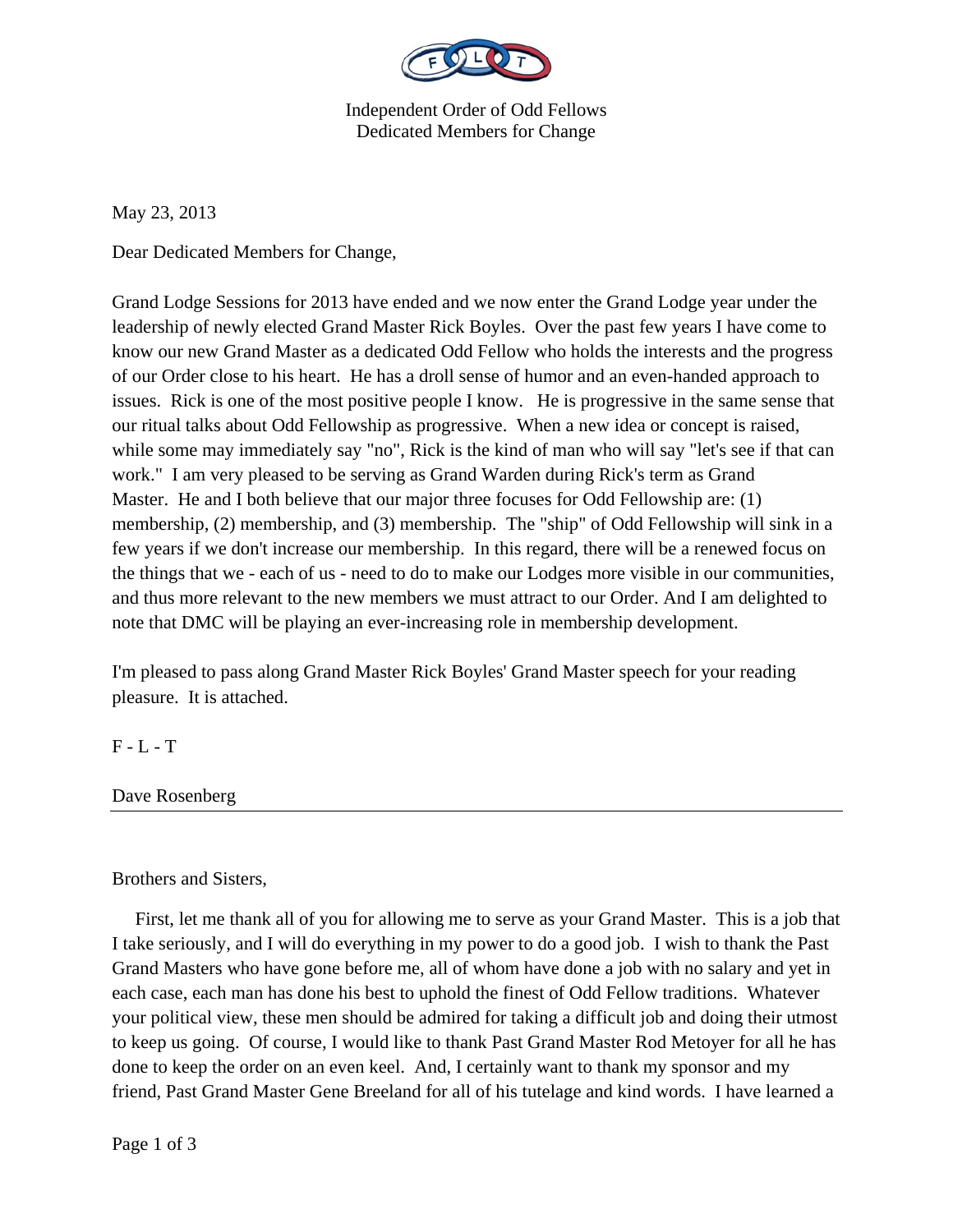

Independent Order of Odd Fellows Dedicated Members for Change

lot from him, particularly to keep personal animosity at low ebb and to view the order with a long history and hopefully just as long a future. He is a great man and I am proud to call him my friend. Of course, I am pleased to have a partner like Paulette Lamphere, and my Deputy Grand Master Tim Brown, and his partner, Debbie Shuler who are all very helpful. I also wish to congratulate the new Rebekah Warden Donna Morrison and Grand Warden Dave Rosenberg.

 Secondly, I wish to thank my family, my wife Laurie, my daughter Jamie, who are here today in attendance. My family has always been supportive of my membership in this fine group and is always willing to assist me in my various endeavors. My son, Michael and my eldest daughter Jessica could not attend but also have shown their support constantly.

 Of course, I wish to thank my lodges for their support, the Alameda and Fremont Lodges on the Odd Fellow side and the Fremont Lodge on the Rebekah side have all shown their support and I have been happy to serve all three lodges however I can.

 Then there are my favorite people in the order that I should take note of. I am thankful for Peter Sellars for accepting the position of Grand Instructor. Not only is he instructing our members he is instructing the Grand Master as well, who probably needs it most of all. I am thankful for brothers Dave Rosenberg and Don Smith. Dave, Don and I formed the DMC committee a few years ago and it has grown to become an important force within our order. I am sorry that some seem to think it has a political agenda. Change is evolution, nothing more, and we must change in order to grow. Both Dave and Don are tremendous members who have nothing but good things in mind for the order. Any resentment that is directed towards them is simply childish, and somehow we have to realize that turmoil is an enemy of all of us no matter what agenda any of us may have. All those who oppose change or oppose the status quo, in other words, either side of the issue, must someday come together and become as one or we will collapse from the additional stress of simply attempting to connect with one another. I am thankful for my friend Bob Murphy from my own lodge. I give him a lot of grief but he has been a great help to me over the years, and a true honorable Odd Fellow. I thank the Grand Secretary Ray Link, who has helped me a great deal and kept me focused on important issues. I thank my friends John Morgan and Randy Krassow for being friends and being intent on doing a job that has many detractors and yet no one seems to provide a viable alternative. Without the Board of Directors, we would be reliant upon mainly the Grand Master to make all decisions and quite frankly, most Grand Masters are not knowledgeable enough to make fiscal decisions. We need to remember that this state controls probably more property, more business interests, and has to make delicate choices that may go beyond the ability of what just one man is able to make.

 Lastly, I have reeled off some of my favorite Odd Fellows, and have left one out on purpose. He and I have been great friends for many years now. I seek his advice continually and have found him to always be wise and a great help to me. We like to make fun of each other, but in